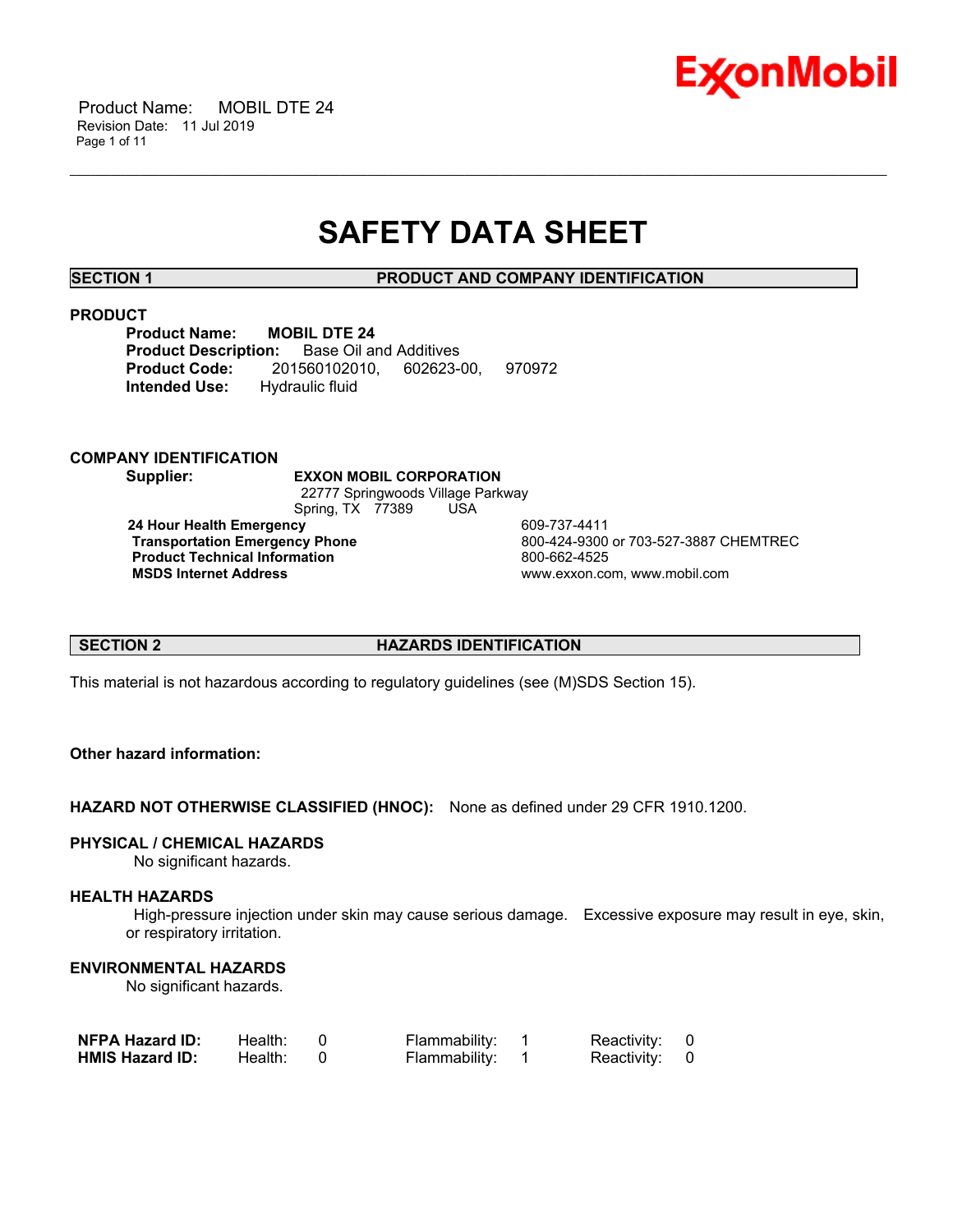

 Product Name: MOBIL DTE 24 Revision Date: 11 Jul 2019 Page 2 of 11

**NOTE:** This material should not be used for any other purpose than the intended use in Section 1 without expert advice. Health studies have shown that chemical exposure may cause potential human health risks which may vary from person to person.

\_\_\_\_\_\_\_\_\_\_\_\_\_\_\_\_\_\_\_\_\_\_\_\_\_\_\_\_\_\_\_\_\_\_\_\_\_\_\_\_\_\_\_\_\_\_\_\_\_\_\_\_\_\_\_\_\_\_\_\_\_\_\_\_\_\_\_\_\_\_\_\_\_\_\_\_\_\_\_\_\_\_\_\_\_\_\_\_\_\_\_\_\_\_\_\_\_\_\_\_\_\_\_\_\_\_\_\_\_\_\_\_\_\_\_\_\_\_

# **SECTION 3 COMPOSITION / INFORMATION ON INGREDIENTS**

This material is defined as a mixture.

#### **Hazardous Substance(s) or Complex Substance(s) required for disclosure**

| <b>Name</b>                                   | CAS#       |                | <b>GHS Hazard Codes</b> |
|-----------------------------------------------|------------|----------------|-------------------------|
|                                               |            | Concentration* |                         |
| <b>I2.6-DI-TERT-BUTYL-P-CRESOL</b>            | 128-37-0   | $0.1 - 5.1\%$  | $H400(M$ factor 1).     |
|                                               |            |                | $H410(M$ factor 1)      |
| <b>ICALCIUM SULFONATE</b>                     | 57855-77-3 | $0.1 - 5.1\%$  | H315, H319(2A), H317    |
| PHOSPHORODITHIOIC ACID, MIXED 0.0-BIS(2-ETHYL | 68442-22-8 | $0.1 - 5.1\%$  | H303. H315. H318. H401. |
| HEXYL AND ISO-BU) ESTERS, ZINC SALTS.         |            |                | H411                    |

\* All concentrations are percent by weight unless material is a gas. Gas concentrations are in percent by volume.

As per paragraph (i) of 29 CFR 1910.1200, formulation is considered a trade secret and specific chemical identity and exact percentage (concentration) of composition may have been withheld. Specific chemical identity and exact percentage composition will be provided to health professionals, employees, or designated representatives in accordance with applicable provisions of paragraph (i).

**SECTION 4 FIRST AID MEASURES**

# **INHALATION**

Remove from further exposure. For those providing assistance, avoid exposure to yourself or others. Use adequate respiratory protection. If respiratory irritation, dizziness, nausea, or unconsciousness occurs, seek immediate medical assistance. If breathing has stopped, assist ventilation with a mechanical device or use mouth-to-mouth resuscitation.

# **SKIN CONTACT**

Wash contact areas with soap and water. If product is injected into or under the skin, or into any part of the body, regardless of the appearance of the wound or its size, the individual should be evaluated immediately by a physician as a surgical emergency. Even though initial symptoms from high pressure injection may be minimal or absent, early surgical treatment within the first few hours may significantly reduce the ultimate extent of injury.

# **EYE CONTACT**

Flush thoroughly with water. If irritation occurs, get medical assistance.

# **INGESTION**

First aid is normally not required. Seek medical attention if discomfort occurs.

**SECTION 5 FIRE FIGHTING MEASURES** 

**EXTINGUISHING MEDIA**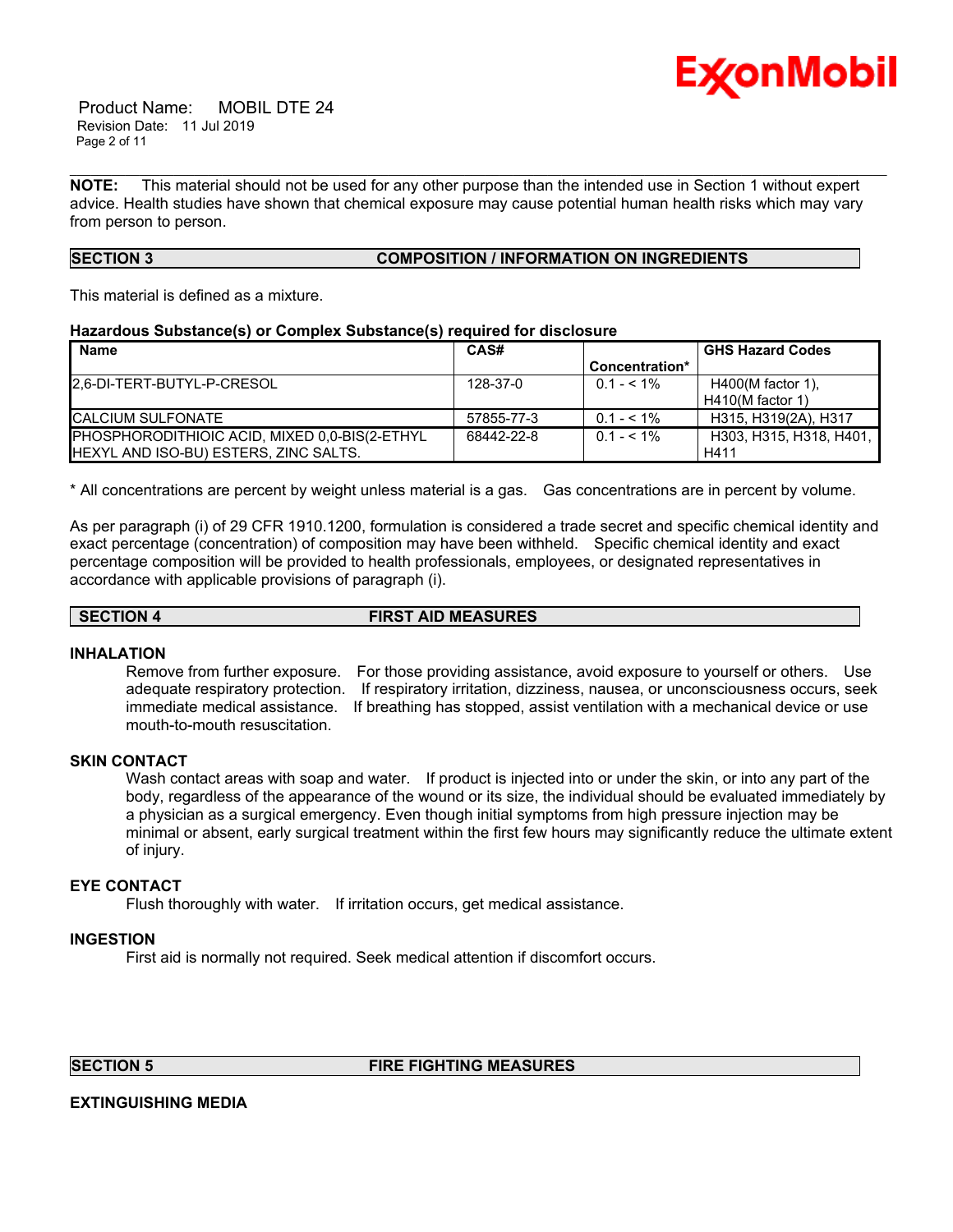

 Product Name: MOBIL DTE 24 Revision Date: 11 Jul 2019 Page 3 of 11

> **Appropriate Extinguishing Media:** Use water fog, foam, dry chemical or carbon dioxide (CO2) to extinguish flames.

\_\_\_\_\_\_\_\_\_\_\_\_\_\_\_\_\_\_\_\_\_\_\_\_\_\_\_\_\_\_\_\_\_\_\_\_\_\_\_\_\_\_\_\_\_\_\_\_\_\_\_\_\_\_\_\_\_\_\_\_\_\_\_\_\_\_\_\_\_\_\_\_\_\_\_\_\_\_\_\_\_\_\_\_\_\_\_\_\_\_\_\_\_\_\_\_\_\_\_\_\_\_\_\_\_\_\_\_\_\_\_\_\_\_\_\_\_\_

**Inappropriate Extinguishing Media:** Straight Streams of Water

#### **FIRE FIGHTING**

**Fire Fighting Instructions:** Evacuate area. Prevent runoff from fire control or dilution from entering streams, sewers, or drinking water supply. Firefighters should use standard protective equipment and in enclosed spaces, self-contained breathing apparatus (SCBA). Use water spray to cool fire exposed surfaces and to protect personnel.

**Unusual Fire Hazards:** Pressurized mists may form a flammable mixture.

**Hazardous Combustion Products:** Aldehydes, Incomplete combustion products, Oxides of carbon, Smoke, Fume, Sulfur oxides

#### **FLAMMABILITY PROPERTIES**

**Flash Point [Method]:** >200°C (392°F) [ASTM D-92] **Flammable Limits (Approximate volume % in air):** LEL: 0.9 UEL: 7.0 **Autoignition Temperature:** N/D

# **SECTION 6 ACCIDENTAL RELEASE MEASURES**

#### **NOTIFICATION PROCEDURES**

In the event of a spill or accidental release, notify relevant authorities in accordance with all applicable regulations. US regulations require reporting releases of this material to the environment which exceed the applicable reportable quantity or oil spills which could reach any waterway including intermittent dry creeks. The National Response Center can be reached at (800)424-8802.

# **PROTECTIVE MEASURES**

Avoid contact with spilled material. See Section 5 for fire fighting information. See the Hazard Identification Section for Significant Hazards. See Section 4 for First Aid Advice. See Section 8 for advice on the minimum requirements for personal protective equipment. Additional protective measures may be necessary, depending on the specific circumstances and/or the expert judgment of the emergency responders.

For emergency responders: Respiratory protection: respiratory protection will be necessary only in special cases, e.g., formation of mists. Half-face or full-face respirator with filter(s) for dust/organic vapor or Self Contained Breathing Apparatus (SCBA) can be used depending on the size of spill and potential level of exposure. If the exposure cannot be completely characterized or an oxygen deficient atmosphere is possible or anticipated, SCBA is recommended. Work gloves that are resistant to hydrocarbons are recommended. Gloves made of polyvinyl acetate (PVA) are not water-resistant and are not suitable for emergency use. Chemical goggles are recommended if splashes or contact with eyes is possible. Small spills: normal antistatic work clothes are usually adequate. Large spills: full body suit of chemical resistant, antistatic material is recommended.

#### **SPILL MANAGEMENT**

Land Spill: Stop leak if you can do it without risk. Recover by pumping or with suitable absorbent.

**Water Spill:** Stop leak if you can do it without risk. Confine the spill immediately with booms. Warn other shipping. Remove from the surface by skimming or with suitable absorbents. Seek the advice of a specialist before using dispersants.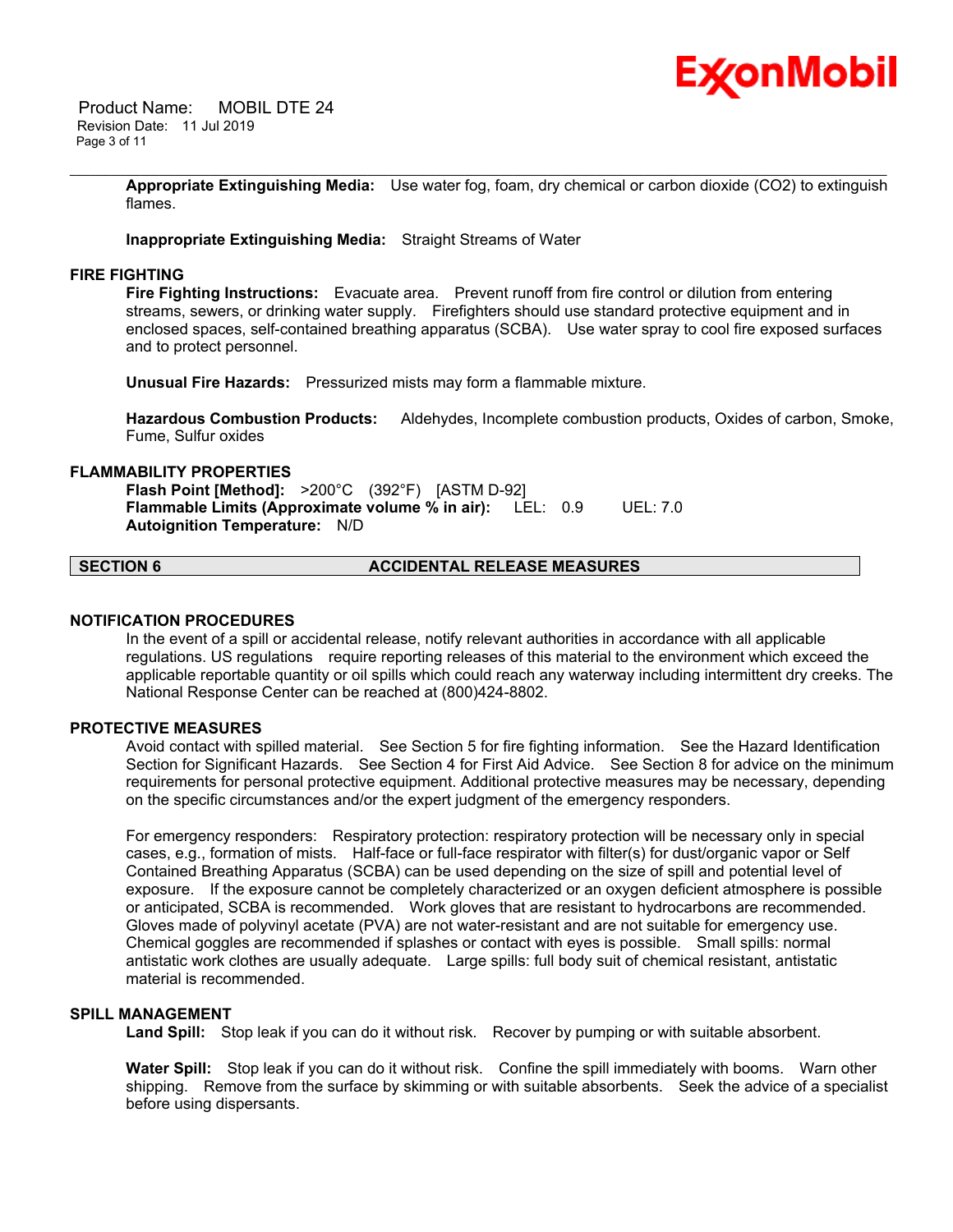

 Product Name: MOBIL DTE 24 Revision Date: 11 Jul 2019 Page 4 of 11

> Water spill and land spill recommendations are based on the most likely spill scenario for this material; however, geographic conditions, wind, temperature, (and in the case of a water spill) wave and current direction and speed may greatly influence the appropriate action to be taken. For this reason, local experts should be consulted. Note: Local regulations may prescribe or limit action to be taken.

#### **ENVIRONMENTAL PRECAUTIONS**

Large Spills: Dike far ahead of liquid spill for later recovery and disposal. Prevent entry into waterways, sewers, basements or confined areas.

\_\_\_\_\_\_\_\_\_\_\_\_\_\_\_\_\_\_\_\_\_\_\_\_\_\_\_\_\_\_\_\_\_\_\_\_\_\_\_\_\_\_\_\_\_\_\_\_\_\_\_\_\_\_\_\_\_\_\_\_\_\_\_\_\_\_\_\_\_\_\_\_\_\_\_\_\_\_\_\_\_\_\_\_\_\_\_\_\_\_\_\_\_\_\_\_\_\_\_\_\_\_\_\_\_\_\_\_\_\_\_\_\_\_\_\_\_\_

**SECTION 7 HANDLING AND STORAGE** 

#### **HANDLING**

 Prevent small spills and leakage to avoid slip hazard. Material can accumulate static charges which may cause an electrical spark (ignition source). When the material is handled in bulk, an electrical spark could ignite any flammable vapors from liquids or residues that may be present (e.g., during switch-loading operations). Use proper bonding and/or ground procedures. However, bonding and grounds may not eliminate the hazard from static accumulation. Consult local applicable standards for guidance. Additional references include American Petroleum Institute 2003 (Protection Against Ignitions Arising out of Static, Lightning and Stray Currents) or National Fire Protection Agency 77 (Recommended Practice on Static Electricity) or CENELEC CLC/TR 50404 (Electrostatics - Code of practice for the avoidance of hazards due to static electricity).

**Static Accumulator:** This material is a static accumulator.

#### **STORAGE**

The type of container used to store the material may affect static accumulation and dissipation. Do not store in open or unlabelled containers. Keep away from incompatible materials.

#### **SECTION 8 EXPOSURE CONTROLS / PERSONAL PROTECTION**

#### **EXPOSURE LIMIT VALUES**

#### **Exposure limits/standards (Note: Exposure limits are not additive)**

| <b>Substance Name</b>      | Form                      | Limit / Standard |                  | <b>NOTE</b> | <b>Source</b> |
|----------------------------|---------------------------|------------------|------------------|-------------|---------------|
| 2.6-DI-TERT-BUTYL-P-CRESOL | Inhalable<br>fraction and | <b>TWA</b>       | $2 \text{ mg/m}$ | N/A         | <b>ACGIH</b>  |
|                            | vapor                     |                  |                  |             |               |

**Exposure limits/standards for materials that can be formed when handling this product:** When mists/aerosols can occur the following are recommended:  $5 \text{ mg/m}^3$  - ACGIH TLV (inhalable fraction),  $5 \text{ mg/m}^3$  - OSHA PEL.

NOTE: Limits/standards shown for guidance only. Follow applicable regulations.

No biological limits allocated.

#### **ENGINEERING CONTROLS**

The level of protection and types of controls necessary will vary depending upon potential exposure conditions.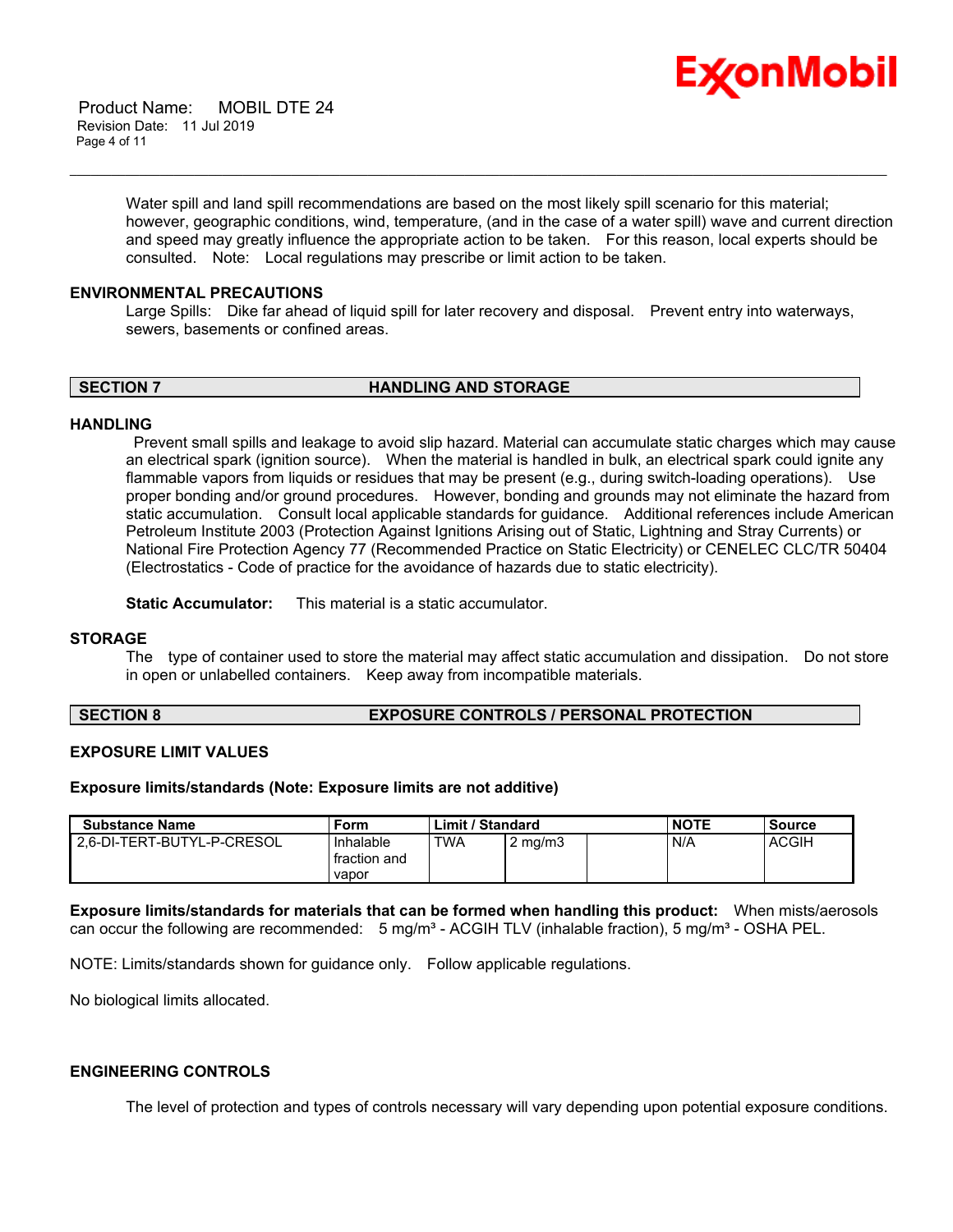

 Product Name: MOBIL DTE 24 Revision Date: 11 Jul 2019 Page 5 of 11

> Control measures to consider: No special requirements under ordinary conditions of use and with adequate ventilation.

\_\_\_\_\_\_\_\_\_\_\_\_\_\_\_\_\_\_\_\_\_\_\_\_\_\_\_\_\_\_\_\_\_\_\_\_\_\_\_\_\_\_\_\_\_\_\_\_\_\_\_\_\_\_\_\_\_\_\_\_\_\_\_\_\_\_\_\_\_\_\_\_\_\_\_\_\_\_\_\_\_\_\_\_\_\_\_\_\_\_\_\_\_\_\_\_\_\_\_\_\_\_\_\_\_\_\_\_\_\_\_\_\_\_\_\_\_\_

# **PERSONAL PROTECTION**

Personal protective equipment selections vary based on potential exposure conditions such as applications, handling practices, concentration and ventilation. Information on the selection of protective equipment for use with this material, as provided below, is based upon intended, normal usage.

**Respiratory Protection:** If engineering controls do not maintain airborne contaminant concentrations at a level which is adequate to protect worker health, an approved respirator may be appropriate. Respirator selection, use, and maintenance must be in accordance with regulatory requirements, if applicable. Types of respirators to be considered for this material include:

No special requirements under ordinary conditions of use and with adequate ventilation.

For high airborne concentrations, use an approved supplied-air respirator, operated in positive pressure mode. Supplied air respirators with an escape bottle may be appropriate when oxygen levels are inadequate, gas/vapor warning properties are poor, or if air purifying filter capacity/rating may be exceeded.

**Hand Protection:** Any specific glove information provided is based on published literature and glove manufacturer data. Glove suitability and breakthrough time will differ depending on the specific use conditions. Contact the glove manufacturer for specific advice on glove selection and breakthrough times for your use conditions. Inspect and replace worn or damaged gloves. The types of gloves to be considered for this material include:

No protection is ordinarily required under normal conditions of use.

**Eye Protection:** If contact is likely, safety glasses with side shields are recommended.

**Skin and Body Protection:** Any specific clothing information provided is based on published literature or manufacturer data. The types of clothing to be considered for this material include:

 No skin protection is ordinarily required under normal conditions of use. In accordance with good industrial hygiene practices, precautions should be taken to avoid skin contact.

**Specific Hygiene Measures:** Always observe good personal hygiene measures, such as washing after handling the material and before eating, drinking, and/or smoking. Routinely wash work clothing and protective equipment to remove contaminants. Discard contaminated clothing and footwear that cannot be cleaned. Practice good housekeeping.

# **ENVIRONMENTAL CONTROLS**

 Comply with applicable environmental regulations limiting discharge to air, water and soil. Protect the environment by applying appropriate control measures to prevent or limit emissions.

# **SECTION 9 PHYSICAL AND CHEMICAL PROPERTIES**

**Note: Physical and chemical properties are provided for safety, health and environmental considerations only and may not fully represent product specifications. Contact the Supplier for additional information.**

**GENERAL INFORMATION Physical State:** Liquid **Color:** Brown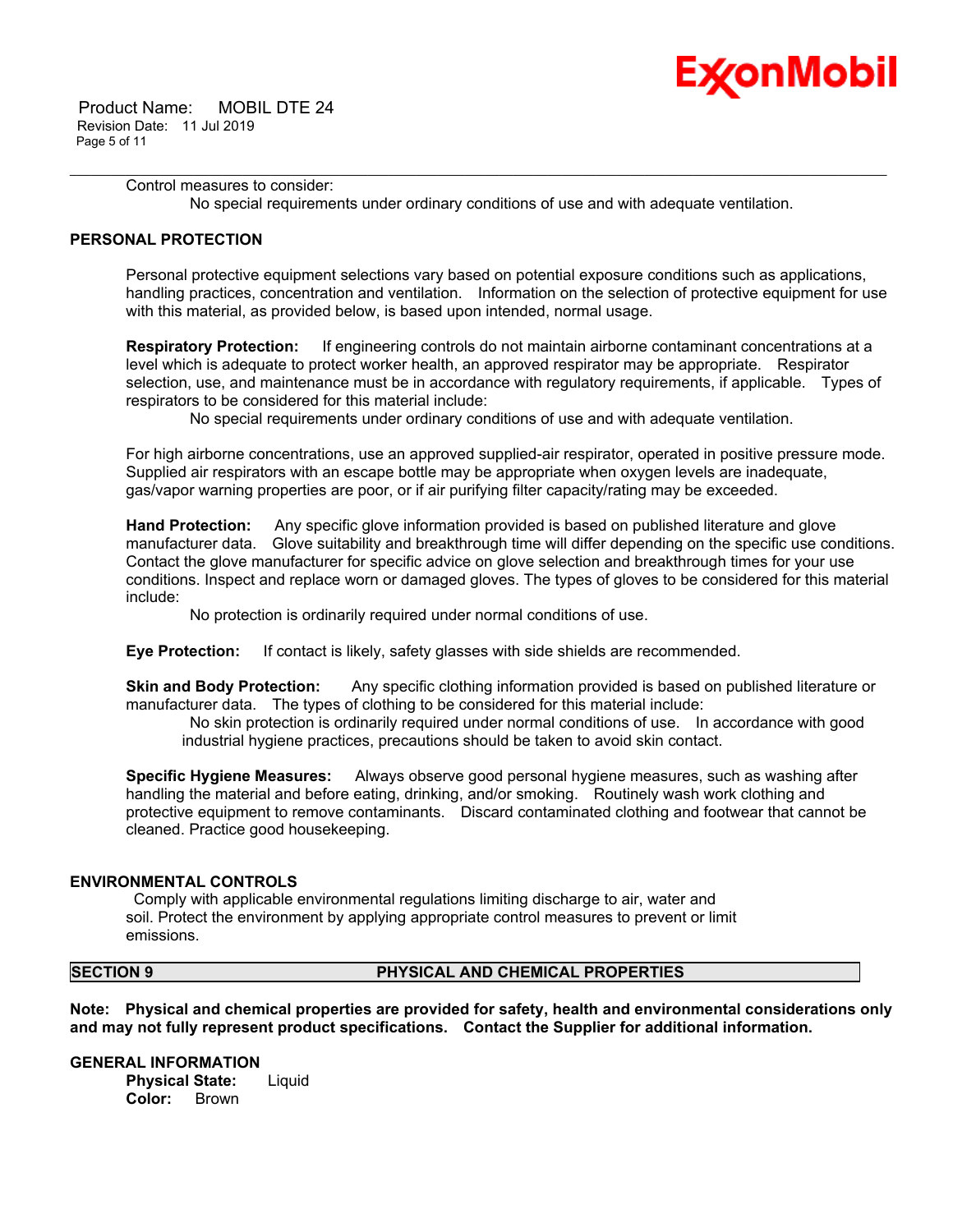

 Product Name: MOBIL DTE 24 Revision Date: 11 Jul 2019 Page 6 of 11

> **Odor:** Characteristic **Odor Threshold:** N/D

**IMPORTANT HEALTH, SAFETY, AND ENVIRONMENTAL INFORMATION Relative Density (at 15.6 °C):** 0.871 **Flammability (Solid, Gas):** N/A **Flash Point [Method]:** >200°C (392°F) [ASTM D-92] **Flammable Limits (Approximate volume % in air):** LEL: 0.9 UEL: 7.0 **Autoignition Temperature:** N/D **Boiling Point / Range:** > 316°C (600°F) **Decomposition Temperature:** N/D **Vapor Density (Air = 1):** > 2 at 101 kPa **Vapor Pressure:** < 0.013 kPa (0.1 mm Hg) at 20 °C **Evaporation Rate (n-butyl acetate = 1):** N/D **pH:** N/A **Log Pow (n-Octanol/Water Partition Coefficient):** > 3.5 **Solubility in Water:** Negligible **Viscosity:** 32 cSt (32 mm2/sec) at 40 °C | 5.3 cSt (5.3 mm2/sec) at 100 °C [ASTM D 445] **Oxidizing Properties:** See Hazards Identification Section.

\_\_\_\_\_\_\_\_\_\_\_\_\_\_\_\_\_\_\_\_\_\_\_\_\_\_\_\_\_\_\_\_\_\_\_\_\_\_\_\_\_\_\_\_\_\_\_\_\_\_\_\_\_\_\_\_\_\_\_\_\_\_\_\_\_\_\_\_\_\_\_\_\_\_\_\_\_\_\_\_\_\_\_\_\_\_\_\_\_\_\_\_\_\_\_\_\_\_\_\_\_\_\_\_\_\_\_\_\_\_\_\_\_\_\_\_\_\_

# **OTHER INFORMATION**

**Freezing Point:** N/D **Melting Point:** N/A **Pour Point:** -18°C (0°F) **DMSO Extract (mineral oil only), IP-346:** < 3 %wt

#### **SECTION 10 STABILITY AND REACTIVITY**

**REACTIVITY:** See sub-sections below.

**STABILITY:** Material is stable under normal conditions.

**CONDITIONS TO AVOID:** Excessive heat. High energy sources of ignition.

**MATERIALS TO AVOID:** Strong oxidizers

**HAZARDOUS DECOMPOSITION PRODUCTS:** Material does not decompose at ambient temperatures.

**POSSIBILITY OF HAZARDOUS REACTIONS:** Hazardous polymerization will not occur.

**SECTION 11 TOXICOLOGICAL INFORMATION**

# **INFORMATION ON TOXICOLOGICAL EFFECTS**

| <b>Hazard Class</b>                                 | <b>Conclusion / Remarks</b>                                |
|-----------------------------------------------------|------------------------------------------------------------|
| <b>Inhalation</b>                                   |                                                            |
| Acute Toxicity: No end point data for<br>Imaterial. | Minimally Toxic. Based on assessment of the components.    |
| Irritation: No end point data for material.         | Negligible hazard at ambient/normal handling temperatures. |
| <b>Ingestion</b>                                    |                                                            |
| Acute Toxicity: No end point data for               | Minimally Toxic. Based on assessment of the components.    |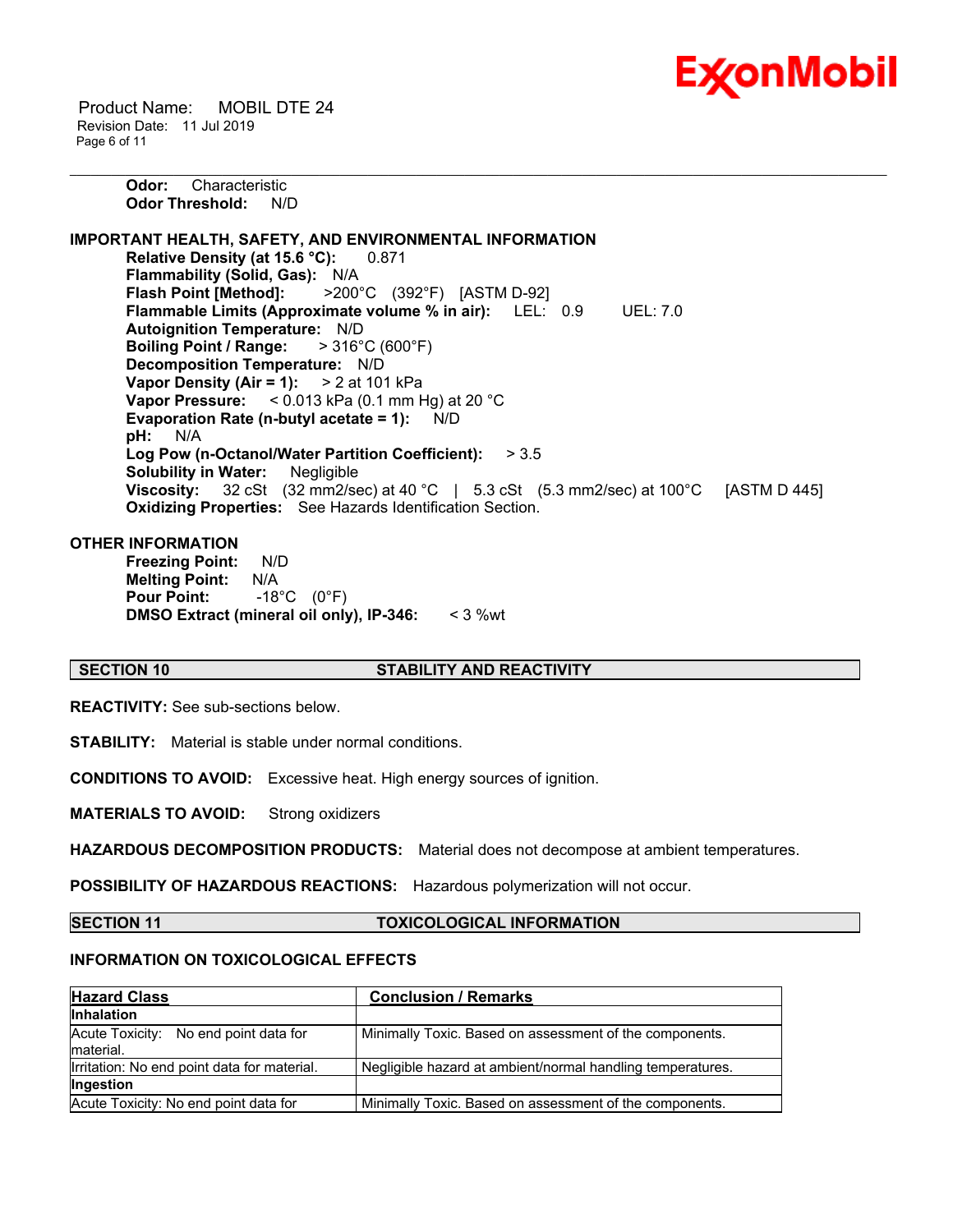

 Product Name: MOBIL DTE 24 Revision Date: 11 Jul 2019 Page 7 of 11

| material.                                                          |                                                                                                                   |
|--------------------------------------------------------------------|-------------------------------------------------------------------------------------------------------------------|
| <b>Skin</b>                                                        |                                                                                                                   |
| Acute Toxicity: No end point data for<br>material.                 | Minimally Toxic. Based on assessment of the components.                                                           |
| Skin Corrosion/Irritation: No end point data<br>lfor material.     | Negligible irritation to skin at ambient temperatures. Based on<br>assessment of the components.                  |
| Eye                                                                |                                                                                                                   |
| Serious Eye Damage/Irritation: No end point<br>ldata for material. | May cause mild, short-lasting discomfort to eyes. Based on<br>assessment of the components.                       |
| <b>Sensitization</b>                                               |                                                                                                                   |
| Respiratory Sensitization: No end point data<br>lfor material.     | Not expected to be a respiratory sensitizer.                                                                      |
| Skin Sensitization: No end point data for<br>lmaterial.            | Not expected to be a skin sensitizer. Based on assessment of the<br>components.                                   |
| <b>Aspiration: Data available.</b>                                 | Not expected to be an aspiration hazard. Based on physico-<br>chemical properties of the material.                |
| Germ Cell Mutagenicity: No end point data<br>for material.         | Not expected to be a germ cell mutagen. Based on assessment of<br>the components.                                 |
| Carcinogenicity: No end point data for<br>lmaterial.               | Not expected to cause cancer. Based on assessment of the<br>components.                                           |
| Reproductive Toxicity: No end point data<br>for material.          | Not expected to be a reproductive toxicant. Based on assessment<br>of the components.                             |
| <b>Lactation:</b> No end point data for material.                  | Not expected to cause harm to breast-fed children.                                                                |
| <b>Specific Target Organ Toxicity (STOT)</b>                       |                                                                                                                   |
| Single Exposure: No end point data for<br>material.                | Not expected to cause organ damage from a single exposure.                                                        |
| Repeated Exposure: No end point data for<br>material.              | Not expected to cause organ damage from prolonged or repeated<br>exposure. Based on assessment of the components. |

\_\_\_\_\_\_\_\_\_\_\_\_\_\_\_\_\_\_\_\_\_\_\_\_\_\_\_\_\_\_\_\_\_\_\_\_\_\_\_\_\_\_\_\_\_\_\_\_\_\_\_\_\_\_\_\_\_\_\_\_\_\_\_\_\_\_\_\_\_\_\_\_\_\_\_\_\_\_\_\_\_\_\_\_\_\_\_\_\_\_\_\_\_\_\_\_\_\_\_\_\_\_\_\_\_\_\_\_\_\_\_\_\_\_\_\_\_\_

# **OTHER INFORMATION**

# **For the product itself:**

Component concentrations in this formulation would not be expected to cause skin sensitization, based on tests of the components, this formulation, or similar formulations.

# **Contains:**

Base oil severely refined: Not carcinogenic in animal studies. Representative material passes IP-346, Modified Ames test, and/or other screening tests. Dermal and inhalation studies showed minimal effects; lung non-specific infiltration of immune cells, oil deposition and minimal granuloma formation. Not sensitizing in test animals.

**The following ingredients are cited on the lists below:** None.

|               | --REGULATORY LISTS SEARCHED-- |               |
|---------------|-------------------------------|---------------|
| 1 = NTP CARC  | $3 = IARC 1$                  | $5 = IARC2B$  |
| $2 = NTP$ SUS | $4 = IARC 2A$                 | 6 = OSHA CARC |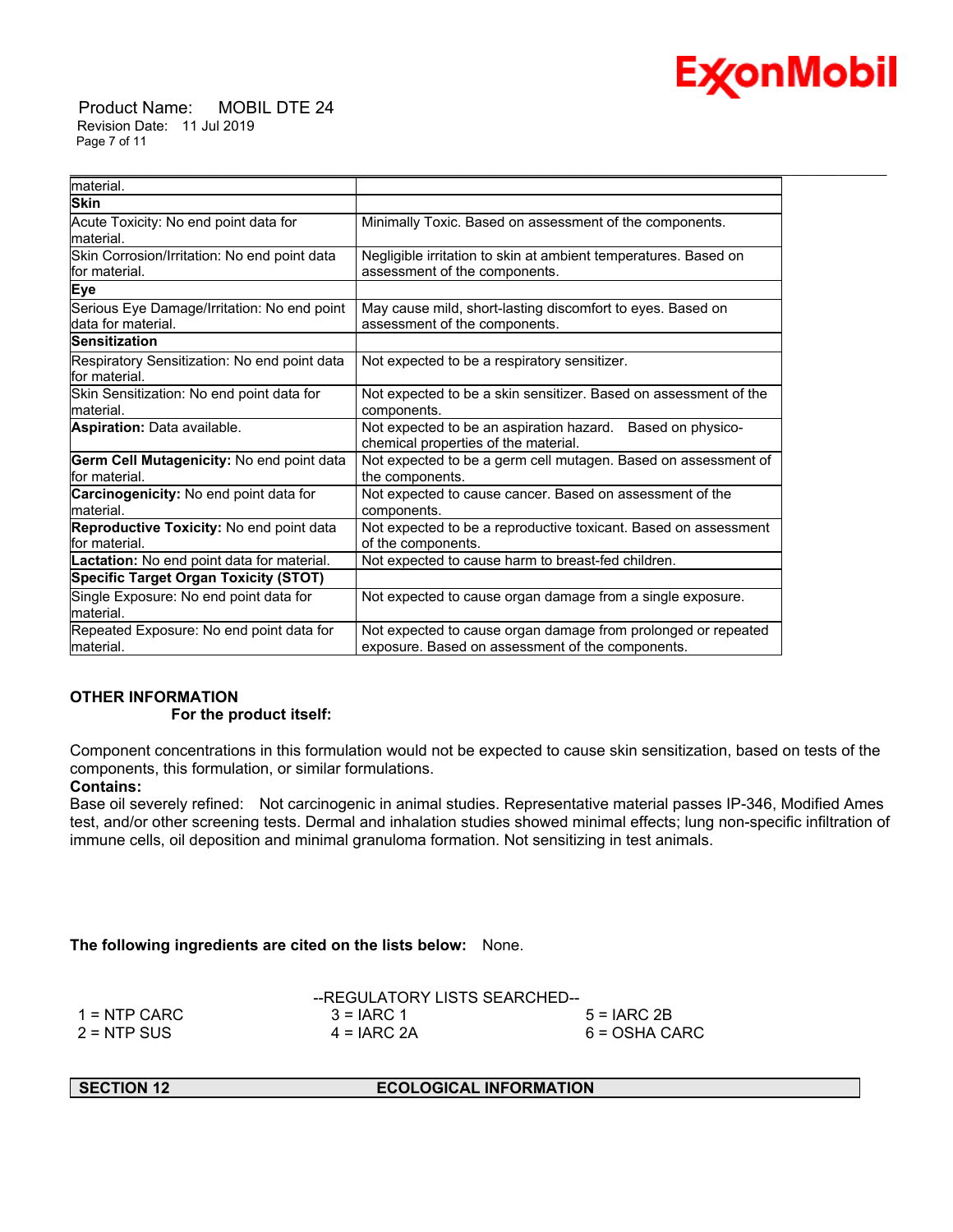

 Product Name: MOBIL DTE 24 Revision Date: 11 Jul 2019 Page 8 of 11

\_\_\_\_\_\_\_\_\_\_\_\_\_\_\_\_\_\_\_\_\_\_\_\_\_\_\_\_\_\_\_\_\_\_\_\_\_\_\_\_\_\_\_\_\_\_\_\_\_\_\_\_\_\_\_\_\_\_\_\_\_\_\_\_\_\_\_\_\_\_\_\_\_\_\_\_\_\_\_\_\_\_\_\_\_\_\_\_\_\_\_\_\_\_\_\_\_\_\_\_\_\_\_\_\_\_\_\_\_\_\_\_\_\_\_\_\_\_ The information given is based on data for the material, components of the material, or for similar materials, through the application of bridging principals.

# **ECOTOXICITY**

Material -- Not expected to be harmful to aquatic organisms.

#### **MOBILITY**

 Base oil component -- Low solubility and floats and is expected to migrate from water to the land. Expected to partition to sediment and wastewater solids.

#### **PERSISTENCE AND DEGRADABILITY**

#### **Biodegradation:**

Base oil component -- Expected to be inherently biodegradable

# **BIOACCUMULATION POTENTIAL**

 Base oil component -- Has the potential to bioaccumulate, however metabolism or physical properties may reduce the bioconcentration or limit bioavailability.

#### **OTHER ECOLOGICAL INFORMATION**

**VOC:** 0 G/L [ASTM E1868-10]

# **SECTION 13 DISPOSAL CONSIDERATIONS**

Disposal recommendations based on material as supplied. Disposal must be in accordance with current applicable laws and regulations, and material characteristics at time of disposal.

#### **DISPOSAL RECOMMENDATIONS**

 Product is suitable for burning in an enclosed controlled burner for fuel value or disposal by supervised incineration at very high temperatures to prevent formation of undesirable combustion products. Protect the environment. Dispose of used oil at designated sites. Minimize skin contact. Do not mix used oils with solvents, brake fluids or coolants.

# **REGULATORY DISPOSAL INFORMATION**

 RCRA Information: The unused product, in our opinion, is not specifically listed by the EPA as a hazardous waste (40 CFR, Part 261D), nor is it formulated to contain materials which are listed as hazardous wastes. It does not exhibit the hazardous characteristics of ignitability, corrositivity or reactivity and is not formulated with contaminants as determined by the Toxicity Characteristic Leaching Procedure (TCLP). However, used product may be regulated.

**Empty Container Warning** Empty Container Warning (where applicable): Empty containers may contain residue and can be dangerous. Do not attempt to refill or clean containers without proper instructions. Empty drums should be completely drained and safely stored until appropriately reconditioned or disposed. Empty containers should be taken for recycling, recovery, or disposal through suitably qualified or licensed contractor and in accordance with governmental regulations. DO NOT PRESSURISE, CUT, WELD, BRAZE, SOLDER, DRILL, GRIND, OR EXPOSE SUCH CONTAINERS TO HEAT, FLAME, SPARKS, STATIC ELECTRICITY, OR OTHER SOURCES OF IGNITION. THEY MAY EXPLODE AND CAUSE INJURY OR DEATH.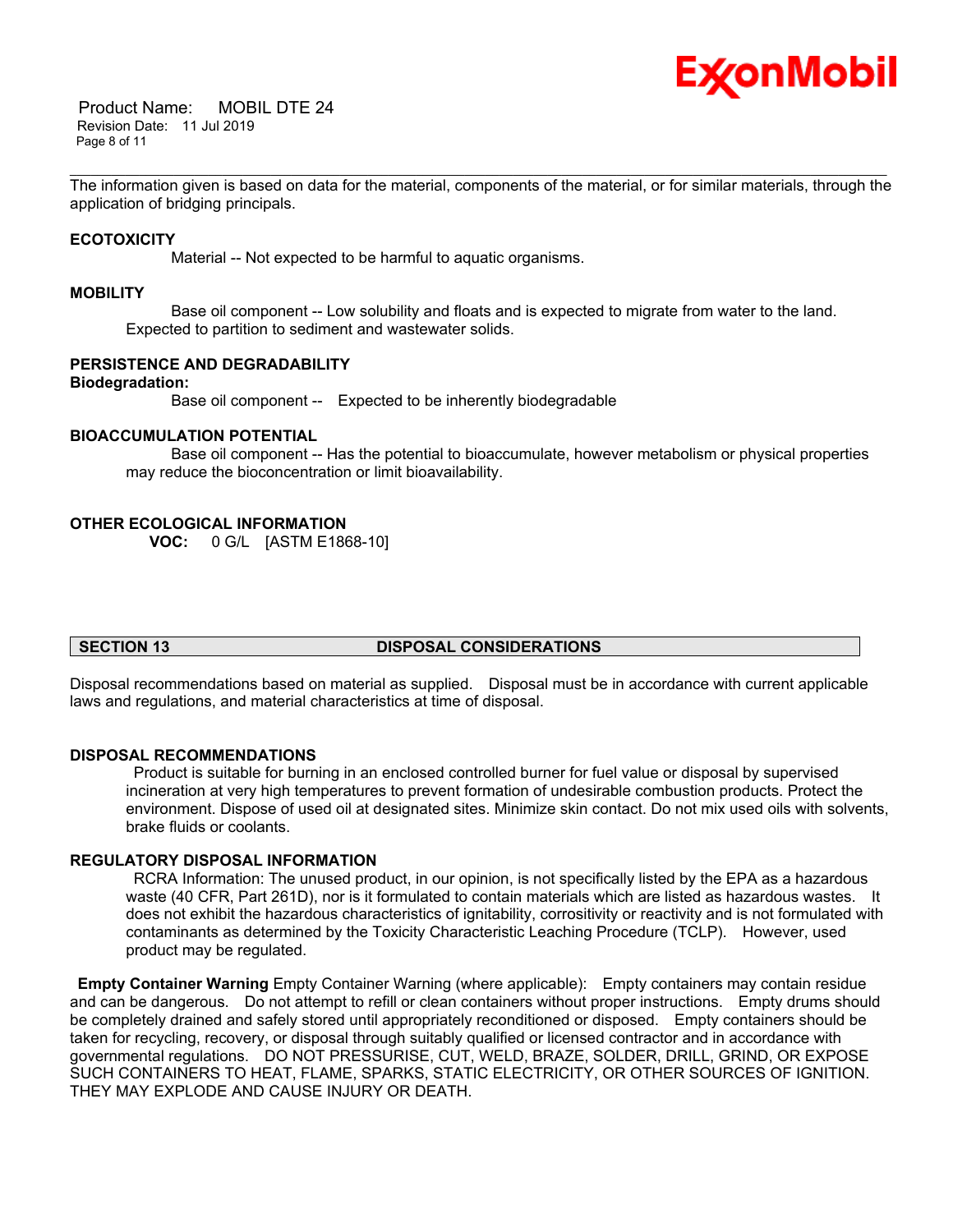

 Product Name: MOBIL DTE 24 Revision Date: 11 Jul 2019 Page 9 of 11

#### **SECTION 14 TRANSPORT INFORMATION**

- **LAND (DOT):** Not Regulated for Land Transport
- **LAND (TDG):** Not Regulated for Land Transport
- **SEA (IMDG):** Not Regulated for Sea Transport according to IMDG-Code

**Marine Pollutant:** No

**AIR (IATA):** Not Regulated for Air Transport

# **SECTION 15 REGULATORY INFORMATION**

**OSHA HAZARD COMMUNICATION STANDARD:** This material is not considered hazardous in accordance with OSHA HazCom 2012, 29 CFR 1910.1200.

\_\_\_\_\_\_\_\_\_\_\_\_\_\_\_\_\_\_\_\_\_\_\_\_\_\_\_\_\_\_\_\_\_\_\_\_\_\_\_\_\_\_\_\_\_\_\_\_\_\_\_\_\_\_\_\_\_\_\_\_\_\_\_\_\_\_\_\_\_\_\_\_\_\_\_\_\_\_\_\_\_\_\_\_\_\_\_\_\_\_\_\_\_\_\_\_\_\_\_\_\_\_\_\_\_\_\_\_\_\_\_\_\_\_\_\_\_\_

**Listed or exempt from listing/notification on the following chemical inventories:** AICS, DSL, ENCS, IECSC, ISHL, KECI, PICCS, TCSI, TSCA

**SARA 302:** No chemicals in this material are subject to the reporting requirements of SARA Title III, Section 302

# **SARA (311/312) REPORTABLE GHS HAZARD CLASSES:** None.

**SARA (313) TOXIC RELEASE INVENTORY:** This material contains no chemicals subject to the supplier notification requirements of the SARA 313 Toxic Release Program.

#### **The following ingredients are cited on the lists below:**

| <b>Chemical Name</b>                                                                                        | <b>CAS Number</b> | <b>List Citations</b> |
|-------------------------------------------------------------------------------------------------------------|-------------------|-----------------------|
| <b>PHOSPHORODITHIOIC ACID,</b><br>MIXED 0,0-BIS(2-ETHYL HEXYL<br>AND ISO-BU) ESTERS, ZINC<br><b>ISALTS.</b> | 68442-22-8        | 15                    |
| <b>ISEVERELY HYDROTREATED</b><br><b>IHEAVY PARAFFINIC</b><br><b>IDISTILLATE</b>                             | 64742-54-7        | 19                    |

|               | --REGULATORY LISTS SEARCHED-- |                     |             |  |  |
|---------------|-------------------------------|---------------------|-------------|--|--|
| 1 = ACGIH ALL | $6 = TSCA 5a2$                | $11$ = CA P65 REPRO | 16 = MN RTK |  |  |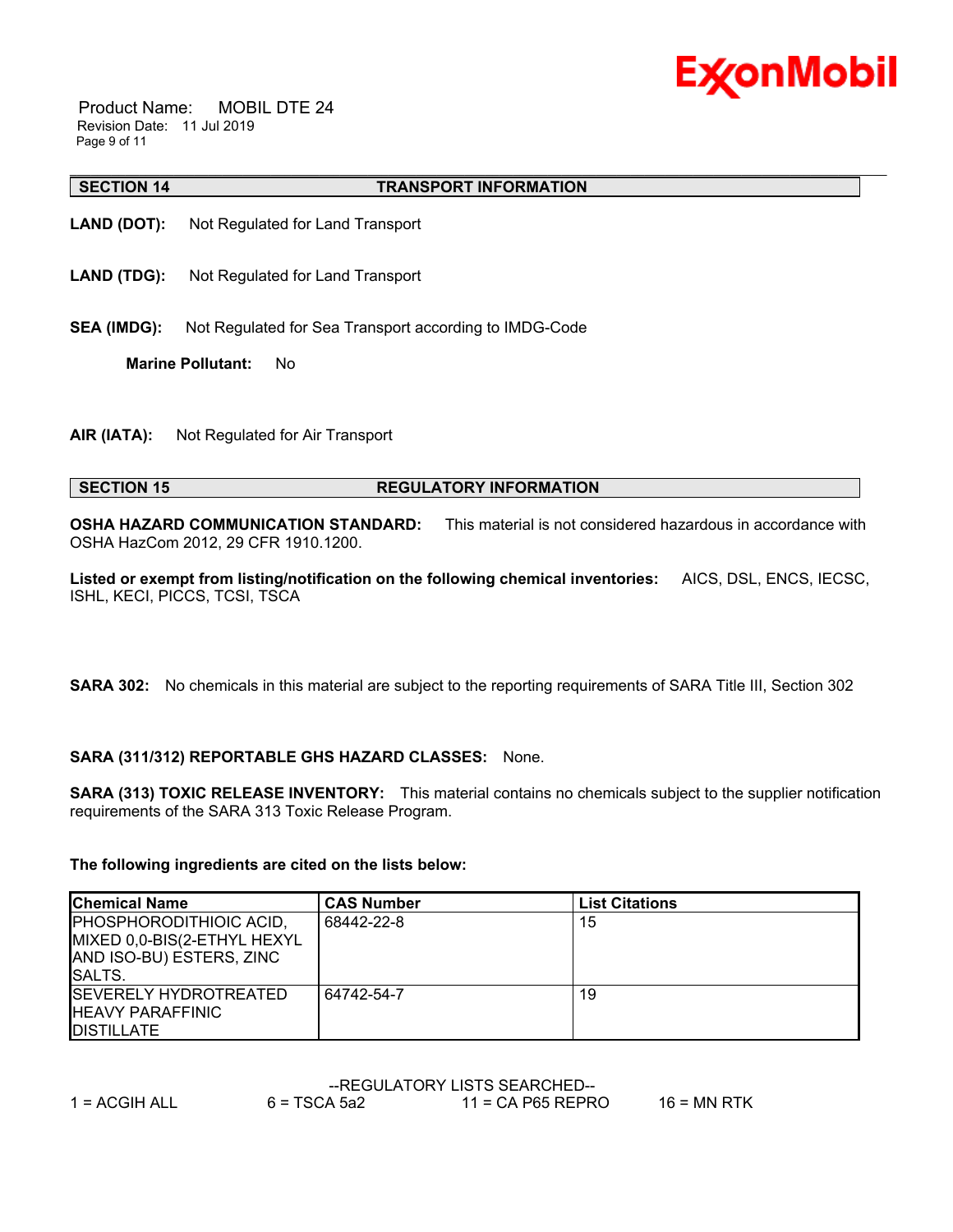

 Product Name: MOBIL DTE 24 Revision Date: 11 Jul 2019 Page 10 of 11

| $2 = ACGIH A1$ | $7 = TSCA 5e$      | $12 = CA$ RTK  | $17 = N1 RTK$ |  |
|----------------|--------------------|----------------|---------------|--|
| $3 = ACGIH A2$ | $8 = TSCA6$        | $13 = IL$ RTK  | $18 = PA RTK$ |  |
| $4 = OSHA Z$   | $9 = TSCA 12b$     | $14 = I A RTK$ | $19 = RIRTK$  |  |
| $5 = TSCA 4$   | $10 = CA$ P65 CARC | $15 = M1293$   |               |  |

Code key: CARC=Carcinogen; REPRO=Reproductive

**SECTION 16 OTHER INFORMATION**

 $N/D$  = Not determined,  $N/A$  = Not applicable

#### **KEY TO THE H-CODES CONTAINED IN SECTION 3 OF THIS DOCUMENT (for information only):**

H303: May be harmful if swallowed; Acute Tox Oral, Cat 5

H315: Causes skin irritation; Skin Corr/Irritation, Cat 2

H317: May cause allergic skin reaction; Skin Sensitization, Cat 1

H318: Causes serious eye damage; Serious Eye Damage/Irr, Cat 1

H319(2A): Causes serious eye irritation; Serious Eye Damage/Irr, Cat 2A

H400: Very toxic to aquatic life; Acute Env Tox, Cat 1

H401: Toxic to aquatic life; Acute Env Tox, Cat 2

H410: Very toxic to aquatic life with long lasting effects; Chronic Env Tox, Cat 1

H411: Toxic to aquatic life with long lasting effects; Chronic Env Tox, Cat 2

# **THIS SAFETY DATA SHEET CONTAINS THE FOLLOWING REVISIONS:**

Composition: Component Table information was modified.

Section 01: Company Contact Methods information was modified.

Section 01: Company Mailing Address information was modified.

Section 07: Handling and Storage - Handling information was modified.

Section 07: Handling and Storage - Storage Phrases information was modified.

Section 09: Vapor Pressure information was added.

Section 11 Acute Toxicity data - Header information was deleted.

Section 11 Substance Name - Header information was deleted.

Section 11 Substance Toxicity table - Header information was deleted.

Section 11 Substance Toxicology table information was deleted.

Section 11: Other Health Effects information was modified.

Section 12: information was modified.

Section 14: Marine Pollutant information was modified.

Section 15: List Citations Table information was modified.

Section 15: National Chemical Inventory Listing information was modified.

Section 15: SARA (311/312) REPORTABLE GHS HAZARD CLASSES information was added.

Section 15: SARA (311/312) REPORTABLE HAZARD CATEGORIES information was deleted.

Section 16: HCode Key information was modified.

----------------------------------------------------------------------------------------------------------------------------------------------------- The information and recommendations contained herein are, to the best of ExxonMobil's knowledge and belief, accurate and reliable as of the date issued. You can contact ExxonMobil to insure that this document is the most current available from ExxonMobil. The information and recommendations are offered for the user's consideration and examination. It is the user's responsibility to satisfy itself that the product is suitable for the intended use. If buyer repackages this product, it is the user's responsibility to insure proper health, safety and other necessary information is included with and/or on the container. Appropriate warnings and safe-handling procedures should be provided to handlers and users. Alteration of this document is strictly prohibited. Except to the extent required by law, re-